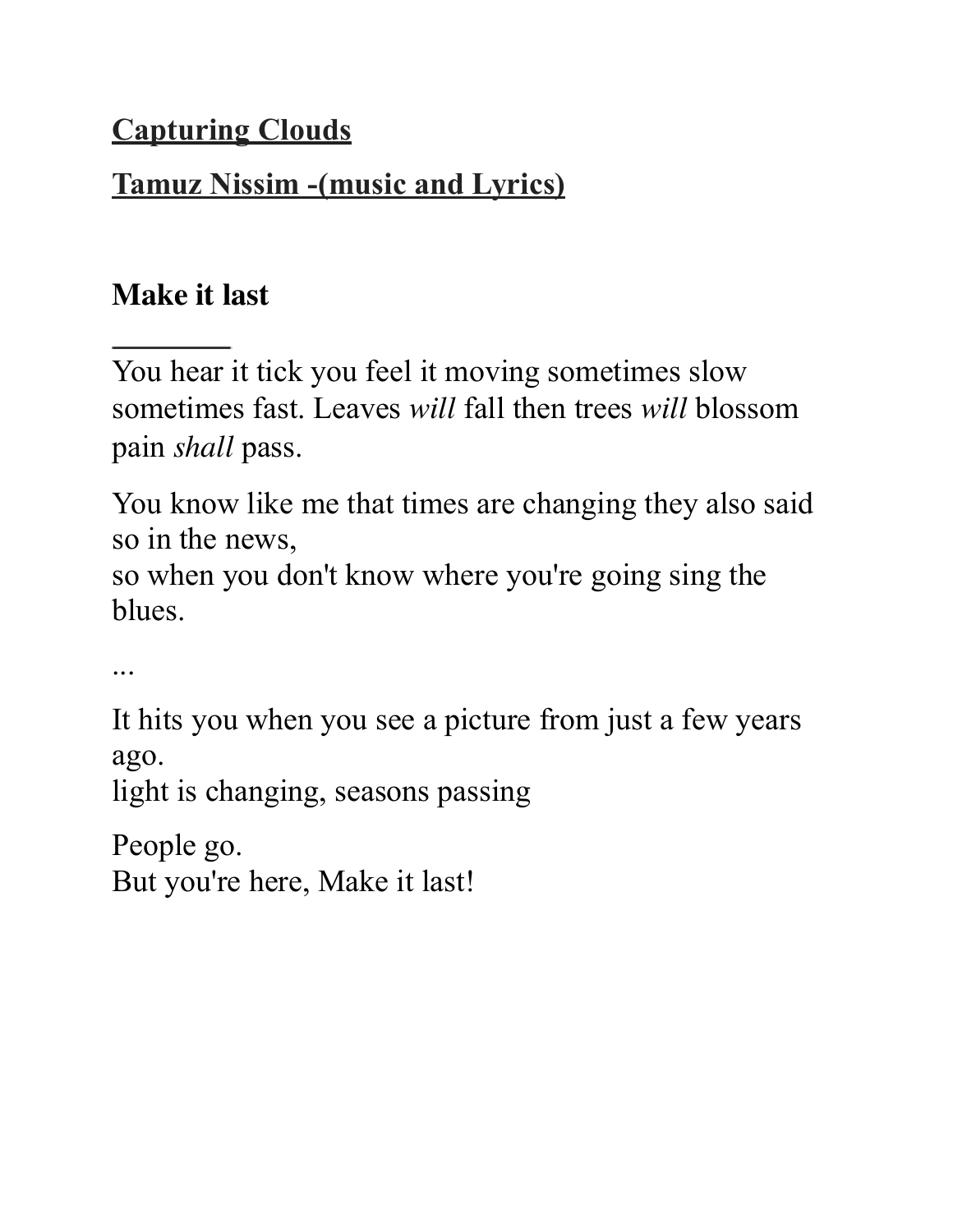**Capturing Clouds/** Tamuz Nissim (music and lyrics)

wandering around, following a sound the way it passed me by it almost made me cry

Capturing clouds floating up above admiring the rain I hear that song again

*Looking for the moon , I steal away some time* 

*Looking for the sun when will I know* 

Warm summer night flickering fireflies appear and disappear just like the song I hear.

Then in the fall

When leaves meet the ground

We're hanging on so tight Love is the tallest tree.

*you're* 

*mine?* 

*Looking for the moon, I steal away some time* 

*Looking for the sun and soon I'll know* 

Pink evening skies color the water The river is our path I know we'll meet again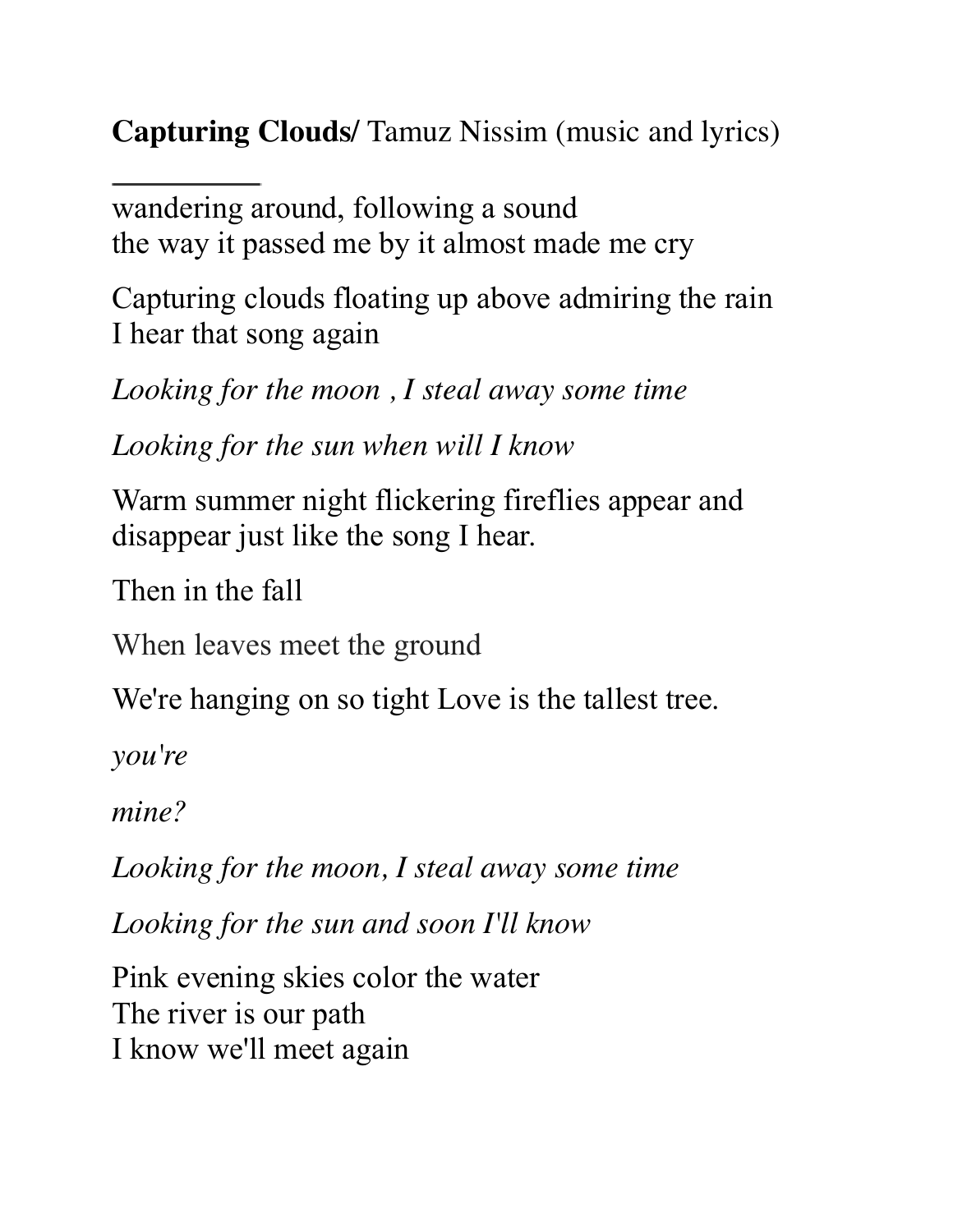wandering around following a sound it took me for a spin I told him please come in.

*you're* 

*mine.* 

*Looking for the moon, I steal away some time. Looking for the sun and now I know you're mine.* 

### **Ray of Hope**

I want to be younger with dreams that aren't broken to believe in life as naive.

I want to be bolder and speak up my truth with out caring what if or who will..

I still wish to change

*but then my voice breaks and the darkness covers all.* 

But then I remember that you are still here my ray of hope and joy.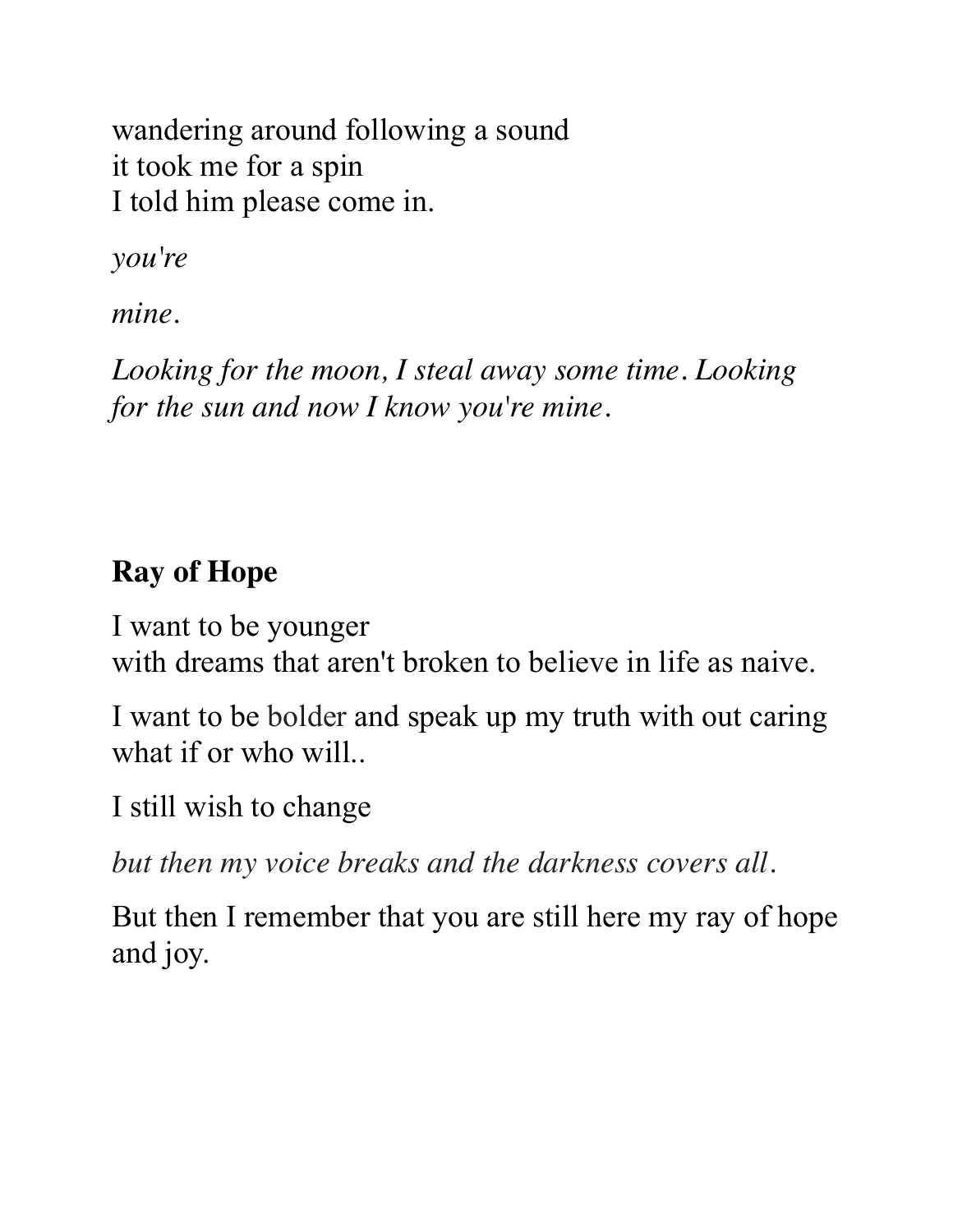#### **Wake up call (Listen)**

Listen listen there is a heart thats beating a soul thats crying full of memories

a song, a hymn that is asking where is kindness, was it ever here?

Listen, feel , touch where I start you begin *the us we call one is soon to be done* 

Hear the wind that blows and shakes the trees this breeze can shake away your deepest fears.

Don't let me fall, not alone, not again Where you begin I start where we are there's no end.

Open your ears open your heart and live and love and learn.

**What a Pair**